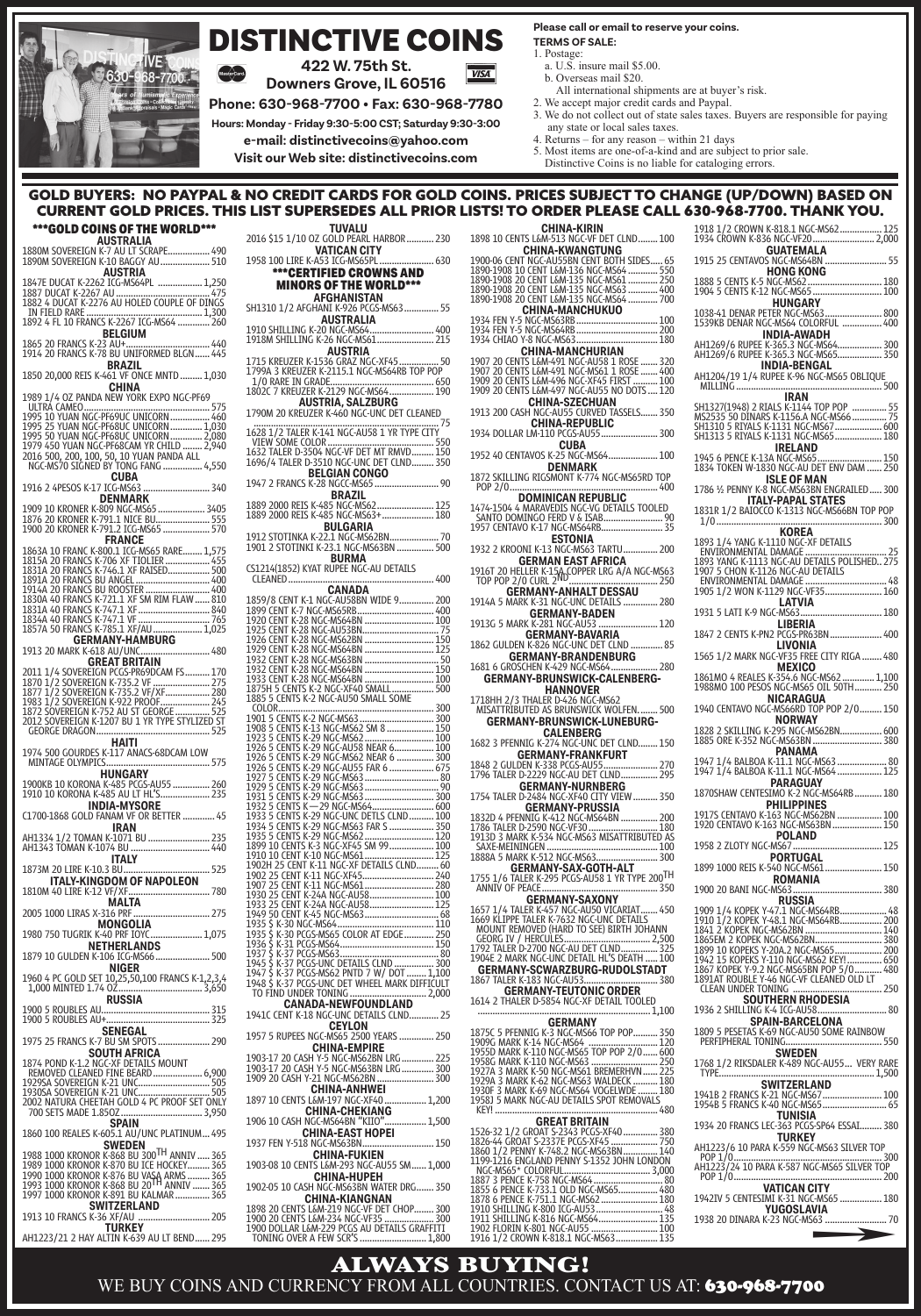**e-mail: distinctivecoins@yahoo.com • Visit our Web site: distinctivecoins.com**

| 1938 20 DINARA K-23 NGC-MS64<br>140                                                                                                                                                                                                                                                                                                                                                                                                                          |
|--------------------------------------------------------------------------------------------------------------------------------------------------------------------------------------------------------------------------------------------------------------------------------------------------------------------------------------------------------------------------------------------------------------------------------------------------------------|
| ***CROWNS AND MINORS OF                                                                                                                                                                                                                                                                                                                                                                                                                                      |
| <b>THE WORLD***</b><br>ALBANIA                                                                                                                                                                                                                                                                                                                                                                                                                               |
|                                                                                                                                                                                                                                                                                                                                                                                                                                                              |
|                                                                                                                                                                                                                                                                                                                                                                                                                                                              |
|                                                                                                                                                                                                                                                                                                                                                                                                                                                              |
|                                                                                                                                                                                                                                                                                                                                                                                                                                                              |
| <b>ALBANIA AREA (HUNGER)<br/>1935 OINDAR AR K-14 CH UNC<br/>1940 OOS LEK K-27 UNC - CHEMIC - 30 000 - 2000 PER K-27 UNC - 2000 - 2000 PER K-27 UNC - 2000 PER K-27 UNC - 2000<br/>1926 A 1/2 LEKU K-3 CH BU --------------------------------</b>                                                                                                                                                                                                             |
| ARGENTINA<br>18                                                                                                                                                                                                                                                                                                                                                                                                                                              |
|                                                                                                                                                                                                                                                                                                                                                                                                                                                              |
| 30<br><b>ARENTINA-BUENOS AIRES</b>                                                                                                                                                                                                                                                                                                                                                                                                                           |
|                                                                                                                                                                                                                                                                                                                                                                                                                                                              |
| 1822 DECIMO K-1 UF/XF<br>1828 5/10 REAL K-3 XF<br>1840 5/10 REAL K-3 XF<br>1840 5/10 REAL K-6 VF<br>1853 2 REALES K-9 VF<br>1853 2 REALES K-9 VF<br>1854 2 REALES K-9 XF UNEVEN STRIKE<br>1854 2 REALES K-9 XF UNEVEN STRIKE                                                                                                                                                                                                                                 |
|                                                                                                                                                                                                                                                                                                                                                                                                                                                              |
| 1854 2 REALES K-9 XE UNIVERSITATION 42<br>1931 1/2 PENNY K-22 XF FINALIA<br>1931 1/2 PENNY K-22 XF FINALIA<br>1938 3 PENCE K-57 PROOF<br>1958 3 PENCE K-57 PROOF<br>1958 3 PENCE K-57 PROOF<br>1953 3 PENCE K-57 PROOF<br>1953 3 PENCE K-57                                                                                                                                                                                                                  |
|                                                                                                                                                                                                                                                                                                                                                                                                                                                              |
|                                                                                                                                                                                                                                                                                                                                                                                                                                                              |
|                                                                                                                                                                                                                                                                                                                                                                                                                                                              |
|                                                                                                                                                                                                                                                                                                                                                                                                                                                              |
|                                                                                                                                                                                                                                                                                                                                                                                                                                                              |
|                                                                                                                                                                                                                                                                                                                                                                                                                                                              |
|                                                                                                                                                                                                                                                                                                                                                                                                                                                              |
|                                                                                                                                                                                                                                                                                                                                                                                                                                                              |
|                                                                                                                                                                                                                                                                                                                                                                                                                                                              |
|                                                                                                                                                                                                                                                                                                                                                                                                                                                              |
|                                                                                                                                                                                                                                                                                                                                                                                                                                                              |
|                                                                                                                                                                                                                                                                                                                                                                                                                                                              |
| 1938 LKUWN K-34 AULTRIA<br>1577-95 3 KRUZER VF+ UNEVEN STRIKE TYROL  30<br>1439-96 6 KREUZER VF LONG CROSS TYROL  30<br>1858M FLORIN K-2224 VF DARK OBV BULLSEYE<br>1713 TALER K-1552 AU HALL<br><b>BARBADOS</b>                                                                                                                                                                                                                                             |
| 1970 \$4 K-A9 BU FAO<br><b>BELGIUM</b>                                                                                                                                                                                                                                                                                                                                                                                                                       |
| 1863<br>1852                                                                                                                                                                                                                                                                                                                                                                                                                                                 |
| 1853<br>1935                                                                                                                                                                                                                                                                                                                                                                                                                                                 |
|                                                                                                                                                                                                                                                                                                                                                                                                                                                              |
|                                                                                                                                                                                                                                                                                                                                                                                                                                                              |
|                                                                                                                                                                                                                                                                                                                                                                                                                                                              |
| BIAFRA                                                                                                                                                                                                                                                                                                                                                                                                                                                       |
| 1969 SHILLING K-2 AU<br>35<br>BOLIVIA                                                                                                                                                                                                                                                                                                                                                                                                                        |
|                                                                                                                                                                                                                                                                                                                                                                                                                                                              |
|                                                                                                                                                                                                                                                                                                                                                                                                                                                              |
|                                                                                                                                                                                                                                                                                                                                                                                                                                                              |
|                                                                                                                                                                                                                                                                                                                                                                                                                                                              |
|                                                                                                                                                                                                                                                                                                                                                                                                                                                              |
|                                                                                                                                                                                                                                                                                                                                                                                                                                                              |
|                                                                                                                                                                                                                                                                                                                                                                                                                                                              |
|                                                                                                                                                                                                                                                                                                                                                                                                                                                              |
|                                                                                                                                                                                                                                                                                                                                                                                                                                                              |
|                                                                                                                                                                                                                                                                                                                                                                                                                                                              |
| $\begin{tabular}{ c c c c c } \hline & \multicolumn{1}{ c }{\textbf{20.4-5}} \hline & \multicolumn{1}{ c }{\textbf{21.4-5}} \hline & \multicolumn{1}{ c }{\textbf{22.4-5}} \hline & \multicolumn{1}{ c }{\textbf{23.4-5}} \hline & \multicolumn{1}{ c }{\textbf{24.5-5}} \hline & \multicolumn{1}{ c }{\textbf{25.4-5}} \hline & \multicolumn{1}{ c }{\textbf{26.4-5}} \hline & \multicolumn{1}{ c }{\textbf{2$<br>1808 PROCLAMATION MEDAL OF 8 REALES K-346 |
|                                                                                                                                                                                                                                                                                                                                                                                                                                                              |
|                                                                                                                                                                                                                                                                                                                                                                                                                                                              |
|                                                                                                                                                                                                                                                                                                                                                                                                                                                              |
|                                                                                                                                                                                                                                                                                                                                                                                                                                                              |
|                                                                                                                                                                                                                                                                                                                                                                                                                                                              |
|                                                                                                                                                                                                                                                                                                                                                                                                                                                              |
|                                                                                                                                                                                                                                                                                                                                                                                                                                                              |
|                                                                                                                                                                                                                                                                                                                                                                                                                                                              |
|                                                                                                                                                                                                                                                                                                                                                                                                                                                              |
|                                                                                                                                                                                                                                                                                                                                                                                                                                                              |
|                                                                                                                                                                                                                                                                                                                                                                                                                                                              |
|                                                                                                                                                                                                                                                                                                                                                                                                                                                              |
|                                                                                                                                                                                                                                                                                                                                                                                                                                                              |
|                                                                                                                                                                                                                                                                                                                                                                                                                                                              |
|                                                                                                                                                                                                                                                                                                                                                                                                                                                              |
|                                                                                                                                                                                                                                                                                                                                                                                                                                                              |
|                                                                                                                                                                                                                                                                                                                                                                                                                                                              |
| $1970 \text{ DULAR K-14 PROOF} \text{ CANADAD} \begin{tabular}{ c c } \hline 1670 \text{ NAPDA} \text{ CANAD} \text{ CANAD} \text{ DAMAD} \text{ DAMAD} \text{ DAMAD} \text{ DAMAD} \text{ DAMAD} \text{ EANAD} \text{ EANAD} \text{ EANAD} \text{ EANAD} \text{ EANAD} \text{ EANAD} \text{ EANAD} \text{ EANAD} \text{ EANAD} \text{ EANAD} \text{ EANAD} \text{ EANAD} \text{ EANAD} \text{ EANAD} \text{ EANAD} \text{ EANAD} \text{ EANAD} \$           |

| <b>NOVA SCOTIA</b>                                                                                                                                                                                                                  |
|-------------------------------------------------------------------------------------------------------------------------------------------------------------------------------------------------------------------------------------|
| 1823 1/2 PENNY<br>TOKEN K-1 VF+ SM RN                                                                                                                                                                                               |
| TOKEN                                                                                                                                                                                                                               |
|                                                                                                                                                                                                                                     |
|                                                                                                                                                                                                                                     |
|                                                                                                                                                                                                                                     |
|                                                                                                                                                                                                                                     |
|                                                                                                                                                                                                                                     |
|                                                                                                                                                                                                                                     |
|                                                                                                                                                                                                                                     |
| Y-9C AU                                                                                                                                                                                                                             |
| <b>CHINA-HONAN</b>                                                                                                                                                                                                                  |
| ND(1928) 200                                                                                                                                                                                                                        |
| ND(1928) 200 C                                                                                                                                                                                                                      |
| <b>CHINA-HUNAN</b>                                                                                                                                                                                                                  |
|                                                                                                                                                                                                                                     |
| CHINA-HUPEH                                                                                                                                                                                                                         |
| <b>CHINA-KIRIN</b>                                                                                                                                                                                                                  |
|                                                                                                                                                                                                                                     |
| CHINA-KWANGTUNG                                                                                                                                                                                                                     |
|                                                                                                                                                                                                                                     |
|                                                                                                                                                                                                                                     |
|                                                                                                                                                                                                                                     |
| 0. 20 AM AN ALL AND AN ALL AND A CONTROL AND A SURVEY AND A SURVEY AND A SURVEY AND A SURVEY AND A SURVEY AND<br>1890-08 20 CENTS Y -205 AV<br>49 APR (1920) 20 CENTS Y -423 UNC. 20 AM AN AREA AND A SURVEY AND A SURVEY AND A SUR |
| CHINA-MANCHUKUO                                                                                                                                                                                                                     |
| TT3 CHIAO Y-4 XF<br>10                                                                                                                                                                                                              |
| <b>CHINA-REPUBLIC</b>                                                                                                                                                                                                               |
|                                                                                                                                                                                                                                     |
|                                                                                                                                                                                                                                     |
|                                                                                                                                                                                                                                     |
|                                                                                                                                                                                                                                     |
|                                                                                                                                                                                                                                     |
|                                                                                                                                                                                                                                     |
|                                                                                                                                                                                                                                     |
|                                                                                                                                                                                                                                     |
| COLOMBIA<br>1801NG REAL K-58 VG SCARCE<br>90                                                                                                                                                                                        |
| <b>CONGO FREE STATE</b>                                                                                                                                                                                                             |
|                                                                                                                                                                                                                                     |
| 1888 CENTIME K-1 BRN UNC FEW SPOTS  20<br>1894 10 CENTIMES K-4 R&B UNC  50                                                                                                                                                          |
| <b>CONGO PEOPLES REPUBLIC</b>                                                                                                                                                                                                       |
| 1975 100 FRANCS K-2 CH BU  28                                                                                                                                                                                                       |
| <b>CONGO REPUBLIC</b><br>1984 100 FRANCS BR-X-1 PRF HANDBALL  15                                                                                                                                                                    |
| COSTA RICA<br>1970 5 PC PRF SET IN WALLET K-PS4 280                                                                                                                                                                                 |

|                          | CUBA                                                                                                                                                                                                                                                 |
|--------------------------|------------------------------------------------------------------------------------------------------------------------------------------------------------------------------------------------------------------------------------------------------|
|                          |                                                                                                                                                                                                                                                      |
|                          |                                                                                                                                                                                                                                                      |
|                          |                                                                                                                                                                                                                                                      |
|                          |                                                                                                                                                                                                                                                      |
|                          |                                                                                                                                                                                                                                                      |
|                          |                                                                                                                                                                                                                                                      |
|                          |                                                                                                                                                                                                                                                      |
|                          |                                                                                                                                                                                                                                                      |
|                          |                                                                                                                                                                                                                                                      |
|                          |                                                                                                                                                                                                                                                      |
|                          |                                                                                                                                                                                                                                                      |
|                          |                                                                                                                                                                                                                                                      |
|                          |                                                                                                                                                                                                                                                      |
|                          |                                                                                                                                                                                                                                                      |
|                          |                                                                                                                                                                                                                                                      |
|                          |                                                                                                                                                                                                                                                      |
|                          | <b>CURACAO</b>                                                                                                                                                                                                                                       |
|                          |                                                                                                                                                                                                                                                      |
|                          |                                                                                                                                                                                                                                                      |
|                          |                                                                                                                                                                                                                                                      |
|                          |                                                                                                                                                                                                                                                      |
|                          |                                                                                                                                                                                                                                                      |
| 1923 10 PFENNIG K-143 XF | 12                                                                                                                                                                                                                                                   |
|                          | <b>DENMARK</b>                                                                                                                                                                                                                                       |
|                          | 162 3 SKILING K-200 VF - MARIA 200 MM - 200 MM - 200 MM - 200 MM - 200 MM - 200 MM - 200 MM - 200 MM - 200 MM - 200 MM - 200 MM - 200 MM - 200 MM - 200 MM - 200 MM - 200 MM - 200 MM - 200 MM - 200 MM - 200 MM - 200 MM - 20                       |
|                          |                                                                                                                                                                                                                                                      |
|                          |                                                                                                                                                                                                                                                      |
|                          |                                                                                                                                                                                                                                                      |
|                          |                                                                                                                                                                                                                                                      |
|                          |                                                                                                                                                                                                                                                      |
|                          |                                                                                                                                                                                                                                                      |
|                          |                                                                                                                                                                                                                                                      |
|                          |                                                                                                                                                                                                                                                      |
|                          |                                                                                                                                                                                                                                                      |
|                          |                                                                                                                                                                                                                                                      |
|                          |                                                                                                                                                                                                                                                      |
|                          |                                                                                                                                                                                                                                                      |
|                          |                                                                                                                                                                                                                                                      |
|                          | 1970 \$4 K-11 TONED UNC FAO  35                                                                                                                                                                                                                      |
|                          | <b>EAST AFRICA</b>                                                                                                                                                                                                                                   |
|                          |                                                                                                                                                                                                                                                      |
|                          | EGYPT                                                                                                                                                                                                                                                |
|                          |                                                                                                                                                                                                                                                      |
|                          |                                                                                                                                                                                                                                                      |
|                          |                                                                                                                                                                                                                                                      |
|                          |                                                                                                                                                                                                                                                      |
|                          |                                                                                                                                                                                                                                                      |
|                          |                                                                                                                                                                                                                                                      |
|                          | <b>ERITREA</b>                                                                                                                                                                                                                                       |
| 1918R TALLERO K-5 AU     | 240                                                                                                                                                                                                                                                  |
|                          | ESTONIA                                                                                                                                                                                                                                              |
|                          |                                                                                                                                                                                                                                                      |
|                          | <b>FINLAND</b>                                                                                                                                                                                                                                       |
|                          |                                                                                                                                                                                                                                                      |
|                          |                                                                                                                                                                                                                                                      |
|                          |                                                                                                                                                                                                                                                      |
|                          |                                                                                                                                                                                                                                                      |
|                          |                                                                                                                                                                                                                                                      |
|                          |                                                                                                                                                                                                                                                      |
|                          | 1895 10 PENNIA K-14 V <b>I-MLANU</b><br>1866 25 PENNIA K-6,1 VF HIVS<br>1867 MARKKA K-3.1 XF HARSHLY CLND<br>1874 MARKKA K-3.1 XF HARSHLY CLND<br>1915 MARKKA K-3.2 AU<br>1915 MARKKA K-3.2 AU<br>1915 MARKKA K-3.2 BU<br>1915 MARKKA K-3.2 BU<br>19 |
|                          | 1960 1000 MARKKAA K-43 NICE BU 20                                                                                                                                                                                                                    |
|                          | <b>FRANCE</b><br>1616X DOUBLE TOURNAIS K-60 F/VF UNEVEN  15                                                                                                                                                                                          |
|                          |                                                                                                                                                                                                                                                      |
|                          |                                                                                                                                                                                                                                                      |
|                          |                                                                                                                                                                                                                                                      |
|                          |                                                                                                                                                                                                                                                      |
|                          |                                                                                                                                                                                                                                                      |
|                          |                                                                                                                                                                                                                                                      |
|                          |                                                                                                                                                                                                                                                      |
|                          |                                                                                                                                                                                                                                                      |
|                          |                                                                                                                                                                                                                                                      |
|                          |                                                                                                                                                                                                                                                      |
|                          |                                                                                                                                                                                                                                                      |
|                          | <b>FRENCH COLONIES</b>                                                                                                                                                                                                                               |
|                          | FRENCH INDO-CHINA                                                                                                                                                                                                                                    |
|                          |                                                                                                                                                                                                                                                      |
|                          |                                                                                                                                                                                                                                                      |
| 1944 FRANC K-2 UNC       | <b>FRENCH WEST AFRICA</b>                                                                                                                                                                                                                            |
|                          | GAMBIA                                                                                                                                                                                                                                               |
|                          | 1970 4 SHILLINGS K-6 BU CROCODILE 10                                                                                                                                                                                                                 |
|                          | <b>GERMAN EAST AFRICA</b>                                                                                                                                                                                                                            |
|                          |                                                                                                                                                                                                                                                      |
|                          |                                                                                                                                                                                                                                                      |
|                          | <b>GERMAN STATES:</b>                                                                                                                                                                                                                                |
|                          | ANHALT DESSAU                                                                                                                                                                                                                                        |
| 1876G 2 MARK K-265 VF    | 50                                                                                                                                                                                                                                                   |

1898 2 MARK K-269 XF CLND.

| 906                                                                       |                                                                                                                                                                                                                                 |
|---------------------------------------------------------------------------|---------------------------------------------------------------------------------------------------------------------------------------------------------------------------------------------------------------------------------|
|                                                                           |                                                                                                                                                                                                                                 |
| .<br>1906 2 MARK K-276 XI<br>1909 3 MARK K-280 XI<br>1909 3 MARK K-280 XI |                                                                                                                                                                                                                                 |
| 908G 5 MARK K-281                                                         |                                                                                                                                                                                                                                 |
|                                                                           |                                                                                                                                                                                                                                 |
| 1765A HELLER K-534 VF<br>1729 30 KREUZER K-402                            |                                                                                                                                                                                                                                 |
|                                                                           | 50                                                                                                                                                                                                                              |
| 1756A<br>1771 T                                                           | 90                                                                                                                                                                                                                              |
| 1778                                                                      | 150                                                                                                                                                                                                                             |
| <b>1827 THALER K-559</b>                                                  |                                                                                                                                                                                                                                 |
| 1 YR TYPE                                                                 |                                                                                                                                                                                                                                 |
| 1864 THALER K-852 DARK<br>1837 2 THALER K-792 TOI                         |                                                                                                                                                                                                                                 |
|                                                                           |                                                                                                                                                                                                                                 |
|                                                                           |                                                                                                                                                                                                                                 |
|                                                                           |                                                                                                                                                                                                                                 |
|                                                                           |                                                                                                                                                                                                                                 |
|                                                                           |                                                                                                                                                                                                                                 |
|                                                                           |                                                                                                                                                                                                                                 |
|                                                                           |                                                                                                                                                                                                                                 |
|                                                                           |                                                                                                                                                                                                                                 |
|                                                                           | <b>BRANDENBURG</b>                                                                                                                                                                                                              |
| 1681 6 GR'SCHER K-429 AU<br>1624 1/4 THALER K-86.9 XF                     | 140                                                                                                                                                                                                                             |
| THALER K-86.9 XF                                                          | <b>BRANDENBURG-PRUSSIA</b>                                                                                                                                                                                                      |
| 1889 SILVER MEDAL                                                         | WILHELM II M-6889 AU  150                                                                                                                                                                                                       |
|                                                                           | <b>BREMEN</b>                                                                                                                                                                                                                   |
| 1904J 2 MARK K-250 UNC                                                    |                                                                                                                                                                                                                                 |
|                                                                           | <b>BRUNSWICK LUNEBERG CELLE</b>                                                                                                                                                                                                 |
| 1632 THALER D-6475 NICE AU SM FL/FL<br>1664 THALER D-6519 AU JUMPING HOR! | JUMPING HORSE OLD                                                                                                                                                                                                               |
| WIPE UNDER TONING SOME COLOR                                              | . 580                                                                                                                                                                                                                           |
|                                                                           |                                                                                                                                                                                                                                 |
|                                                                           | <b>BRUNSWICK WOLFENBUTTE</b><br>1758 DENIER K-948 AU SOME WEAKNESS<br>1597 THALER D-9091 AU TRUTH<br>1704 THALER D-2122, XF DEATH OF DUCHE                                                                                      |
|                                                                           |                                                                                                                                                                                                                                 |
|                                                                           | <br>ELISABETH JULIANE<br>ELISABETH JULIANE                                                                                                                                                                                      |
|                                                                           |                                                                                                                                                                                                                                 |
|                                                                           |                                                                                                                                                                                                                                 |
|                                                                           |                                                                                                                                                                                                                                 |
|                                                                           |                                                                                                                                                                                                                                 |
|                                                                           | HAMBURG                                                                                                                                                                                                                         |
|                                                                           |                                                                                                                                                                                                                                 |
| .<br>1907J 2 MARK K-612 VF CLND<br>1908J 3 MARK K-620 XF LT CLN           |                                                                                                                                                                                                                                 |
|                                                                           |                                                                                                                                                                                                                                 |
|                                                                           | <b>HESSE-CASSEL</b>                                                                                                                                                                                                             |
| 1836 1/6 THALER K-590 F+                                                  | <b>HESSE-DARMSTADT</b>                                                                                                                                                                                                          |
|                                                                           |                                                                                                                                                                                                                                 |
|                                                                           |                                                                                                                                                                                                                                 |
|                                                                           |                                                                                                                                                                                                                                 |
| 1830FF 2/3 THALER K-25 AU                                                 | SCARCE.                                                                                                                                                                                                                         |
| 1624 THALER                                                               | MANSFELD ARTERN<br>D-6962 XF+ SOME<br>COLOR.<br>580                                                                                                                                                                             |
|                                                                           | <b>NASSAU-WEILBURG</b>                                                                                                                                                                                                          |
|                                                                           |                                                                                                                                                                                                                                 |
|                                                                           | 1559-93 PFENNIG UNIFACE OBVERSE FINE                                                                                                                                                                                            |
|                                                                           | OLDENBURG                                                                                                                                                                                                                       |
|                                                                           |                                                                                                                                                                                                                                 |
|                                                                           |                                                                                                                                                                                                                                 |
|                                                                           |                                                                                                                                                                                                                                 |
|                                                                           |                                                                                                                                                                                                                                 |
| 1751B 1/2 THALER K-25<br>1785A THALER K-332.1 \<br>1819A THALER K-396 VF  |                                                                                                                                                                                                                                 |
| 1860A TI                                                                  |                                                                                                                                                                                                                                 |
| .A THALER K<br>K                                                          | .48                                                                                                                                                                                                                             |
| 71A THALER<br>THALER                                                      |                                                                                                                                                                                                                                 |
| 1871A THALER                                                              |                                                                                                                                                                                                                                 |
| 1877A 2                                                                   |                                                                                                                                                                                                                                 |
| 901A 2                                                                    |                                                                                                                                                                                                                                 |
| 905A 2<br>907A 2                                                          |                                                                                                                                                                                                                                 |
| 1907A 2                                                                   |                                                                                                                                                                                                                                 |
|                                                                           |                                                                                                                                                                                                                                 |
|                                                                           |                                                                                                                                                                                                                                 |
|                                                                           |                                                                                                                                                                                                                                 |
|                                                                           |                                                                                                                                                                                                                                 |
|                                                                           |                                                                                                                                                                                                                                 |
|                                                                           |                                                                                                                                                                                                                                 |
|                                                                           |                                                                                                                                                                                                                                 |
|                                                                           |                                                                                                                                                                                                                                 |
|                                                                           |                                                                                                                                                                                                                                 |
|                                                                           |                                                                                                                                                                                                                                 |
|                                                                           |                                                                                                                                                                                                                                 |
|                                                                           |                                                                                                                                                                                                                                 |
|                                                                           |                                                                                                                                                                                                                                 |
|                                                                           |                                                                                                                                                                                                                                 |
|                                                                           |                                                                                                                                                                                                                                 |
|                                                                           |                                                                                                                                                                                                                                 |
|                                                                           |                                                                                                                                                                                                                                 |
|                                                                           |                                                                                                                                                                                                                                 |
|                                                                           |                                                                                                                                                                                                                                 |
|                                                                           |                                                                                                                                                                                                                                 |
|                                                                           |                                                                                                                                                                                                                                 |
|                                                                           | <b>WISMAR</b>                                                                                                                                                                                                                   |
|                                                                           | 1755F 3 PFENNIG K-130 VF ERROR DOUBLE STRUCK                                                                                                                                                                                    |
|                                                                           |                                                                                                                                                                                                                                 |
|                                                                           |                                                                                                                                                                                                                                 |
|                                                                           |                                                                                                                                                                                                                                 |
|                                                                           |                                                                                                                                                                                                                                 |
|                                                                           |                                                                                                                                                                                                                                 |
|                                                                           | UNE STRIKE 400 UP<br>1977 F 2 MARK K-626 F<br>1906 F 2 MARK K-625 F<br>1906 F 2 MARK K-631 VF CLND<br>1906 F 2 MARK K-631 VF CLND<br>1907 F 2 MARK K-631 AU CLND<br>1908 F 2 MARK K-631 AU CLND<br>1978 F 2 MARK K-623 DARK VF+ |
|                                                                           | $\rightarrow$                                                                                                                                                                                                                   |